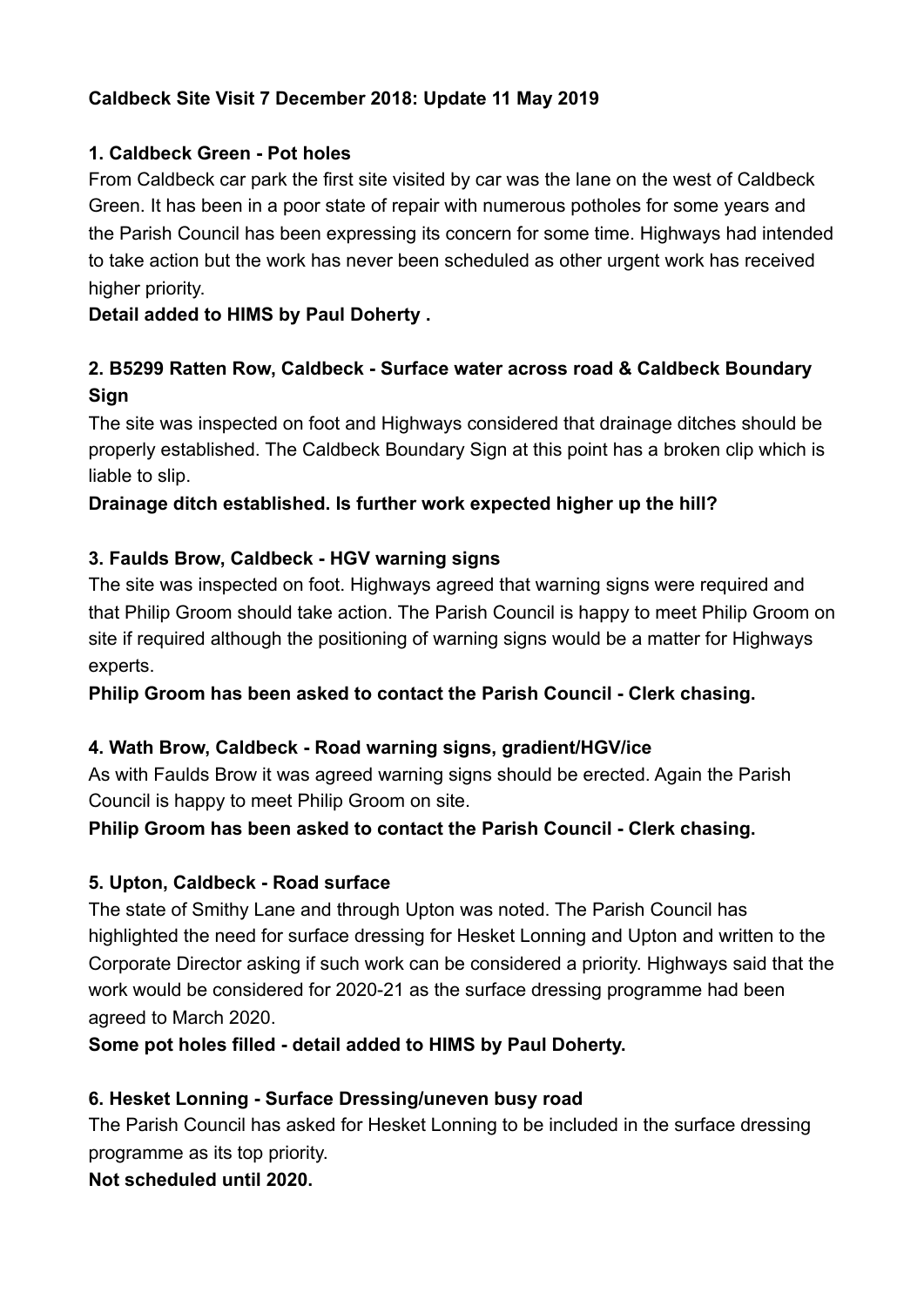## **7. Hesket Newmarket/Newlands - Step protruding on road towards bridge**

The site was inspected. Better Highways would look at the planning details for accessing Evening Hill from the lane to Hesket Bridge.

#### **Is there any update?**

# **8. Hesket Newmarket, Street Head/Woodhall Junction - Surface water drainage/road markings**

The site was inspected and drainage from the fields north of the lane was considered a problem. The Parish Council would check on who owned the fields. Highways would undertake drainage clearance work etc on the south side of the lane for the main drainage channel.

The need for repainting white lines at the junction was noted.

# **Drainage clearance undertaken, landowner details passed to Highways - action continuing. Matt Bish is arranging for the road markings to be repainted as a priority.**

#### **Sites not visited**

### **9. Burblethwaite, Fellside - Broken draincover**

Matt Bish had been shown the Burblethwaite broken drain cover on a previous visit and would check on the presumed historic sign post renovations. **Drain at Burblethwaite will be replaced.** 

## **10. Whelpo Bridge to Faulds Brow - Pot holes**

**Is there any update?** 

### **11. Howbeck**

Gritting bin upended during construction of drainage channel. **Any update?** 

#### **12. Hesket Newmarket - pot hole repairs**

Hesket Newmarket pot hole repairs completed and repair work also undertaken for entrance to car park. Compliments made on the quality of the work and the consideration shown to residents.

We received a note from Laura McClellan in response to our comments on the need for better co-ordination/signage:

"Matthew [Bish] has asked that I form a response to yourself in relation to the concerns raised at your Parish Council meeting around the temporary road closures which took place recently within Caldbeck.

The temporary road closure was put in place to facilitate Cumbria Highway carriageway repair works and Utility repairs works being carried out by Gallagher Ltd on behalf of